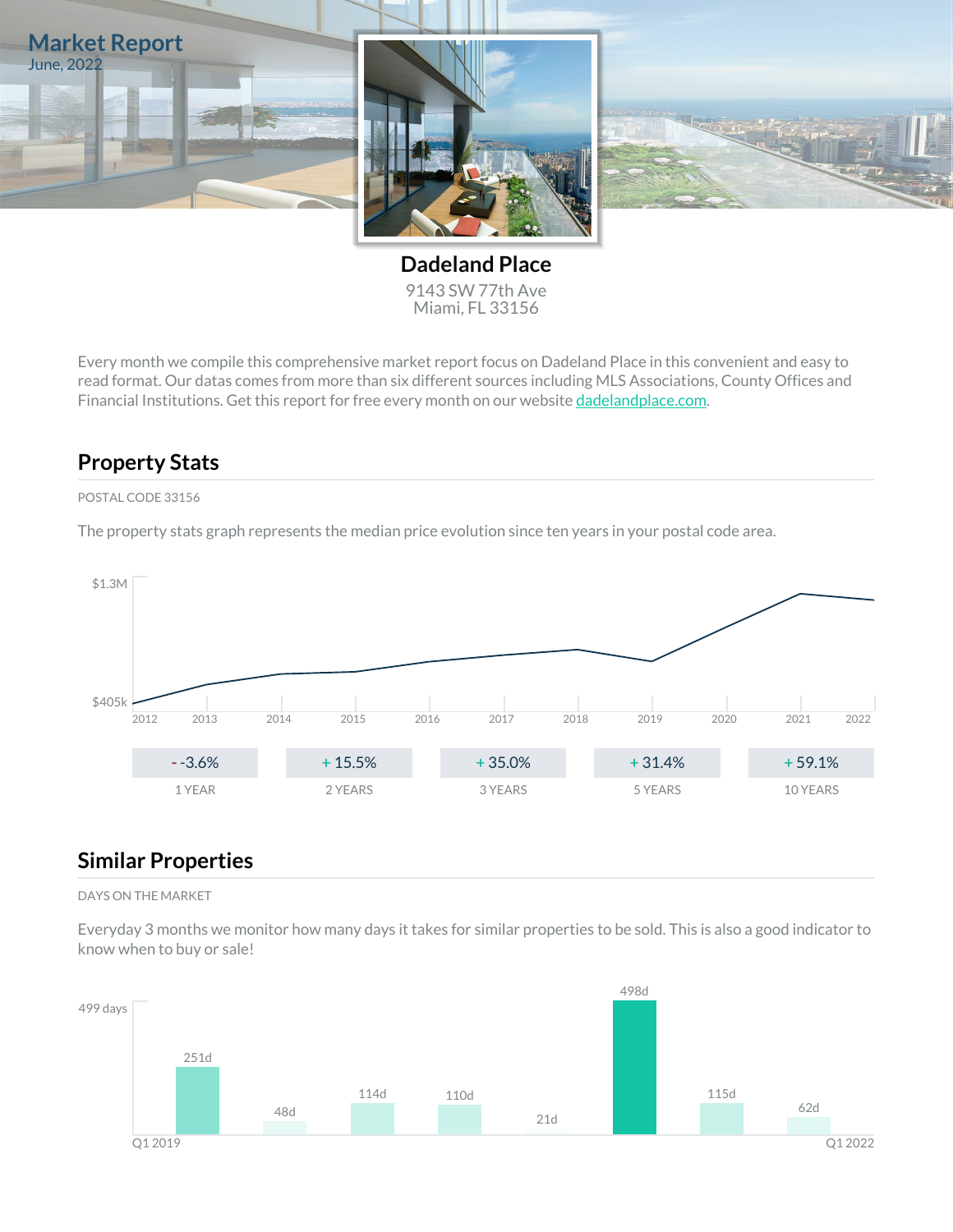### **Mortage Rates**

PER YEAR

Understanding mortgage economics is important when you want to buy with a loan. Below is the historical yearly average mortgage rates in the Unites States retrieved from Freddie Mac©

#### 30 YEARS FIXED 4.4%



### 15 YEARS FIXED 3.9%



#### 5/1-YEAR ADJUSTABLE 3.9%



### **Schools**

CLOSEST

Having good schools nearby is important if you have kids or plan to rent or sell your home. Ratings are retrieved from the leading independent and nonprofit GreatSchools©

> ELEMENTARY SCHOOL Somerset Academy Elementary School South Solith Miam in Miami Charles Schooles Preparatory Academy 10/10 MIDDLE SCHOOL HIGH SCHOOL 10/10 10/10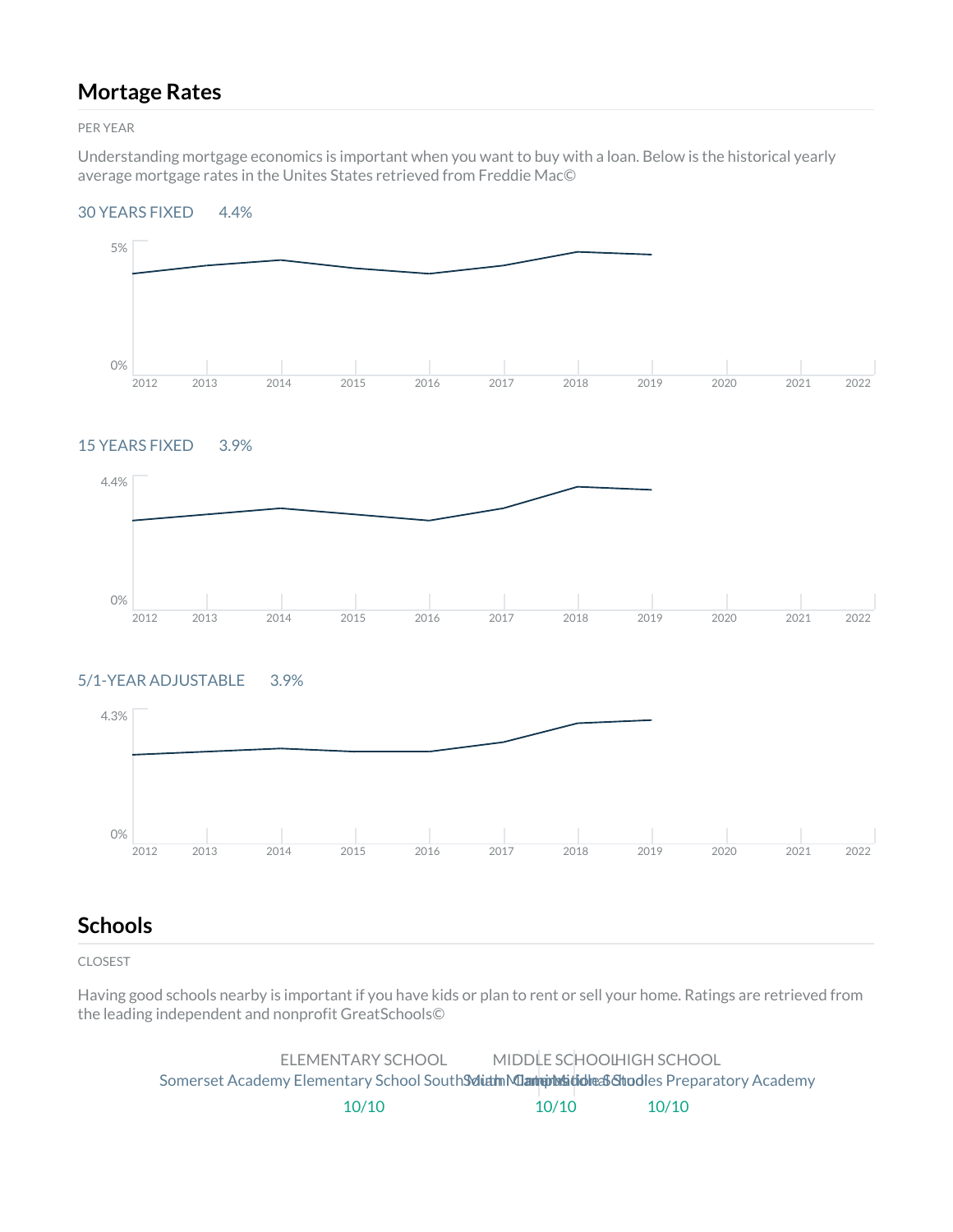## **Insights**

IN DADELAND PLACE

Below the average listing prices of available unit per property type.



## **Activity**

SOLD OR RENTED

Below the latest transactions reported by the local MLS Association for Dadeland Place





\$265,000  $\mathbb{F}_{2}$   $\mathbb{B}_{3}$ 

UNIT B108 SOLD | FEB 2022



\$2,400  $\mathfrak{g}_2 \overset{\circ}{\oplus}_2 \mathfrak{g}_3$ UNIT B502 RENTED | NOV 2021



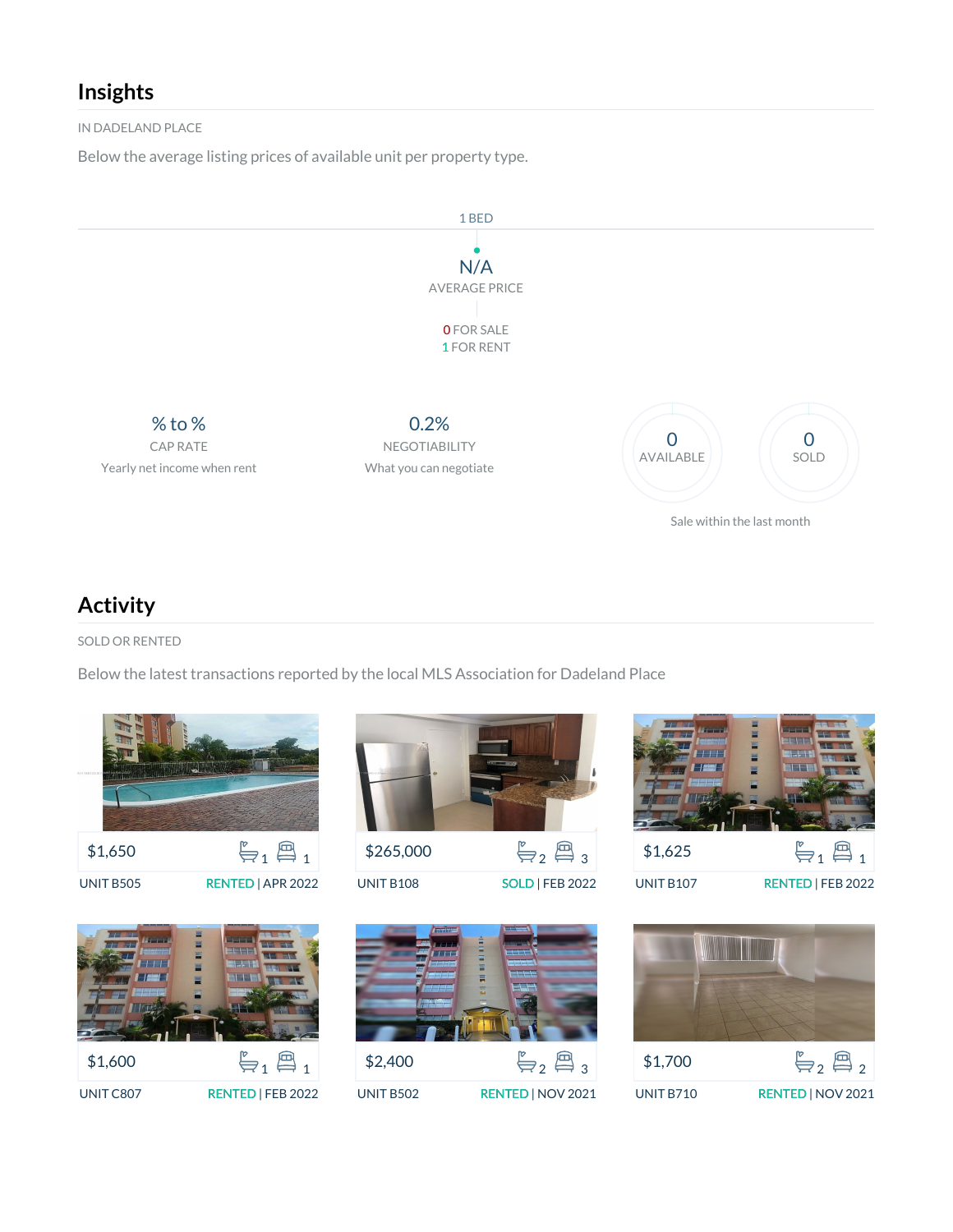## **Sold**

LAST 20 PROPERTIES SOLD IN DADELAND PLACE

| Unit        | Price     | Beds/Baths | \$/Sqft | Sqft  | <b>Buying Date</b> | Days on Market |
|-------------|-----------|------------|---------|-------|--------------------|----------------|
| <b>B108</b> | \$265,000 | 3/2        | \$219.9 | 1,205 | Jan 2022           | 62             |
| <b>B502</b> | \$199,900 | 3/2        | \$165.9 | 1,205 | <b>Jul 2021</b>    | 37             |
| <b>B210</b> | \$205,000 | 2/2        | \$191.1 | 1,073 | <b>Jul 2021</b>    | 192            |
| <b>B202</b> | \$229,900 | 3/2        | \$190.8 | 1,205 | Oct 2020           | 498            |
| <b>B604</b> | \$140,000 | 1/1        | \$200.3 | 699   | Feb 2020           | 21             |
| 202         | \$229,000 | 3/2        | \$189.3 | 1,210 | <b>Nov 2019</b>    | 65             |
| <b>B609</b> | \$199,900 | 3/2        | \$165.9 | 1,205 | Oct 2019           | 166            |
| <b>B301</b> | \$174,900 | 2/2        | \$163.0 | 1,073 | Oct 2019           | 157            |
| <b>B207</b> | \$144,900 | 1/1        | \$207.3 | 699   | Oct 2019           | 52             |
| 209         | \$143,500 | 1/1        | \$195.8 | 733   | Sep 2019           | 143            |
| <b>B304</b> | \$159,500 | 2/1        | \$228.2 | 699   | Sep 2019           | 188            |
| 411         | \$129,900 | 1/1        | \$183.2 | 709   | Aug 2019           | 12             |
| 506         | \$140,000 | 1/1        | \$191.8 | 730   | May 2019           | 9              |
| $C-507$     | \$149,900 | 1/1        | N/A     | N/A   | May 2019           | 38             |
| C604        | \$140,000 | 1/1        | \$200.3 | 699   | May 2019           | 97             |
| <b>B108</b> | \$178,900 | 2/2        | \$148.5 | 1,205 | Mar 2019           | 22             |
| <b>B101</b> | \$174,900 | 2/2        | \$163.0 | 1,073 | Feb 2019           | 426            |
| <b>B101</b> | \$174,900 | 2/2        | \$163.0 | 1,073 | Feb 2019           | 426            |
| <b>B707</b> | \$129,900 | 1/1        | \$185.8 | 699   | Feb 2019           | 130            |
| <b>B105</b> | \$119,000 | 1/1        | \$170.2 | 699   | Dec 2018           | 17             |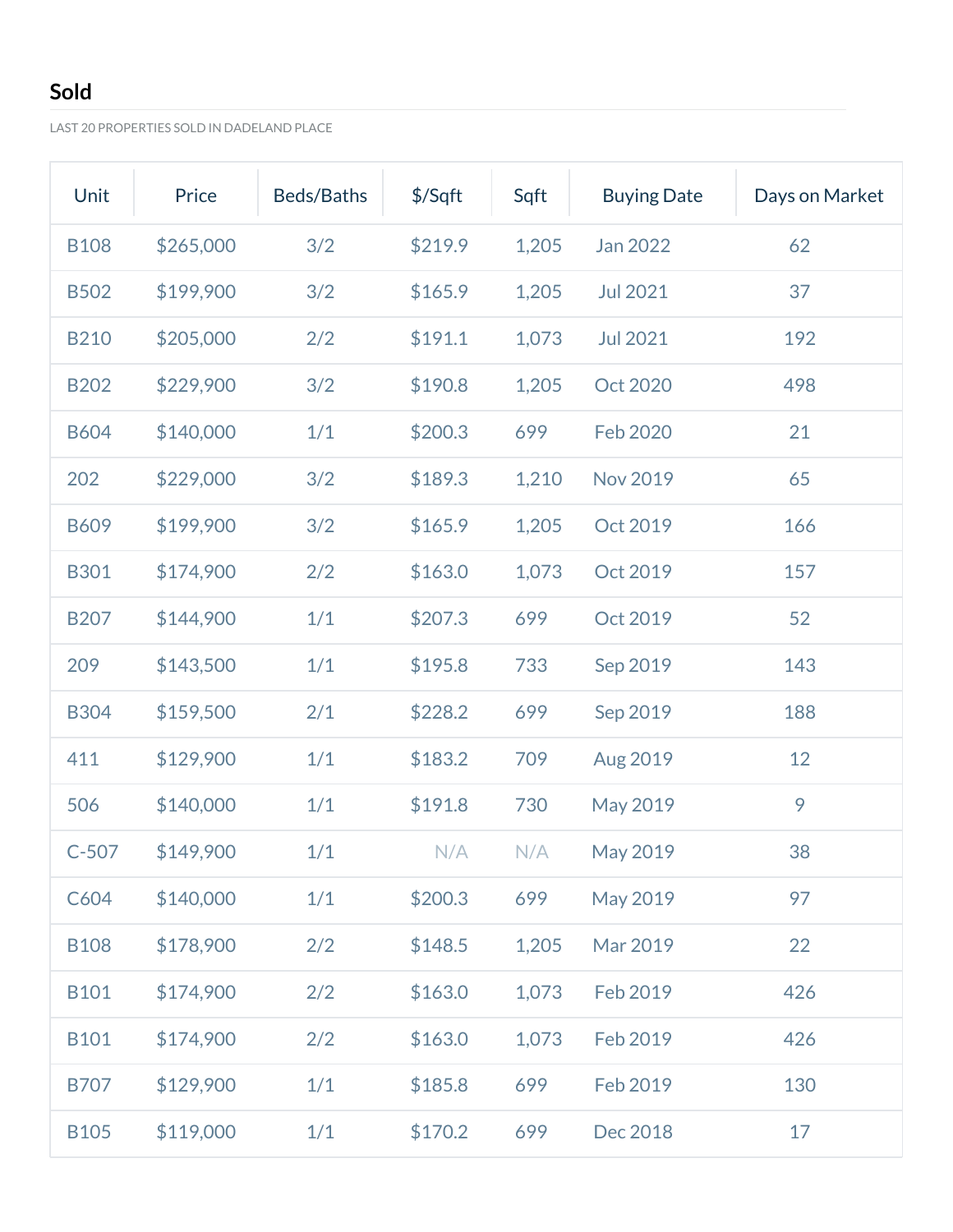## **Rented**

LAST 20 PROPERTIES RENTED IN DADELAND PLACE

| Unit        | Price   | Beds/Baths | $$$ /Sqft | Sqft  | <b>Rented Date</b> | Days on Market |
|-------------|---------|------------|-----------|-------|--------------------|----------------|
| <b>B505</b> | \$1,650 | 1/1        | \$2.4     | 699   | Mar 2022           | 5              |
| <b>B107</b> | \$1,625 | 1/1        | \$2.3     | 699   | Jan 2022           | 11             |
| C807        | \$1,600 | 1/1        | \$2.1     | 761   | Jan 2022           | 26             |
| <b>B502</b> | \$2,400 | 3/2        | \$2.0     | 1,205 | <b>Nov 2021</b>    | 33             |
| <b>B710</b> | \$1,700 | 2/2        | \$1.6     | 1,073 | <b>Nov 2021</b>    | 4              |
| <b>B707</b> | \$1,450 | 1/1        | \$2.1     | 699   | Sep 2021           | 6              |
| <b>B405</b> | \$1,500 | 1/1        | \$2.1     | 699   | Sep 2021           | 297            |
| <b>B102</b> | \$2,100 | 3/2        | \$1.7     | 1,205 | Sep 2021           | 71             |
| <b>B301</b> | \$1,750 | 2/2        | \$1.6     | 1,073 | Aug 2021           | 29             |
| <b>B304</b> | \$1,395 | 1/1        | \$2.0     | 699   | <b>Jul 2021</b>    | 61             |
| <b>B106</b> | \$1,300 | 1/1        | \$1.9     | 699   | <b>Jul 2021</b>    | 23             |
| <b>B702</b> | \$1,800 | 3/2        | \$1.5     | 1,205 | Apr 2021           | 29             |
| <b>B302</b> | \$1,650 | 3/2        | \$1.4     | 1,205 | Mar 2021           | 13             |
| <b>B604</b> | \$1,350 | 1/1        | \$1.9     | 699   | Feb 2021           | 48             |
| <b>B607</b> | \$1,325 | 1/1        | \$1.9     | 699   | Jan 2021           | 56             |
| <b>B706</b> | \$1,275 | 1/1        | \$1.8     | 699   | Jan 2021           | $\overline{2}$ |
| <b>B802</b> | \$1,700 | 3/2        | \$1.3     | 1,274 | Dec 2020           | 48             |
| <b>B207</b> | \$1,350 | 1/1        | \$1.9     | 699   | Dec 2020           | 85             |
| <b>B108</b> | \$1,700 | 3/2        | \$1.4     | 1,205 | Dec 2020           | 122            |
| <b>B204</b> | \$1,250 | $1/1$      | \$1.8     | 699   | Oct 2020           | 44             |